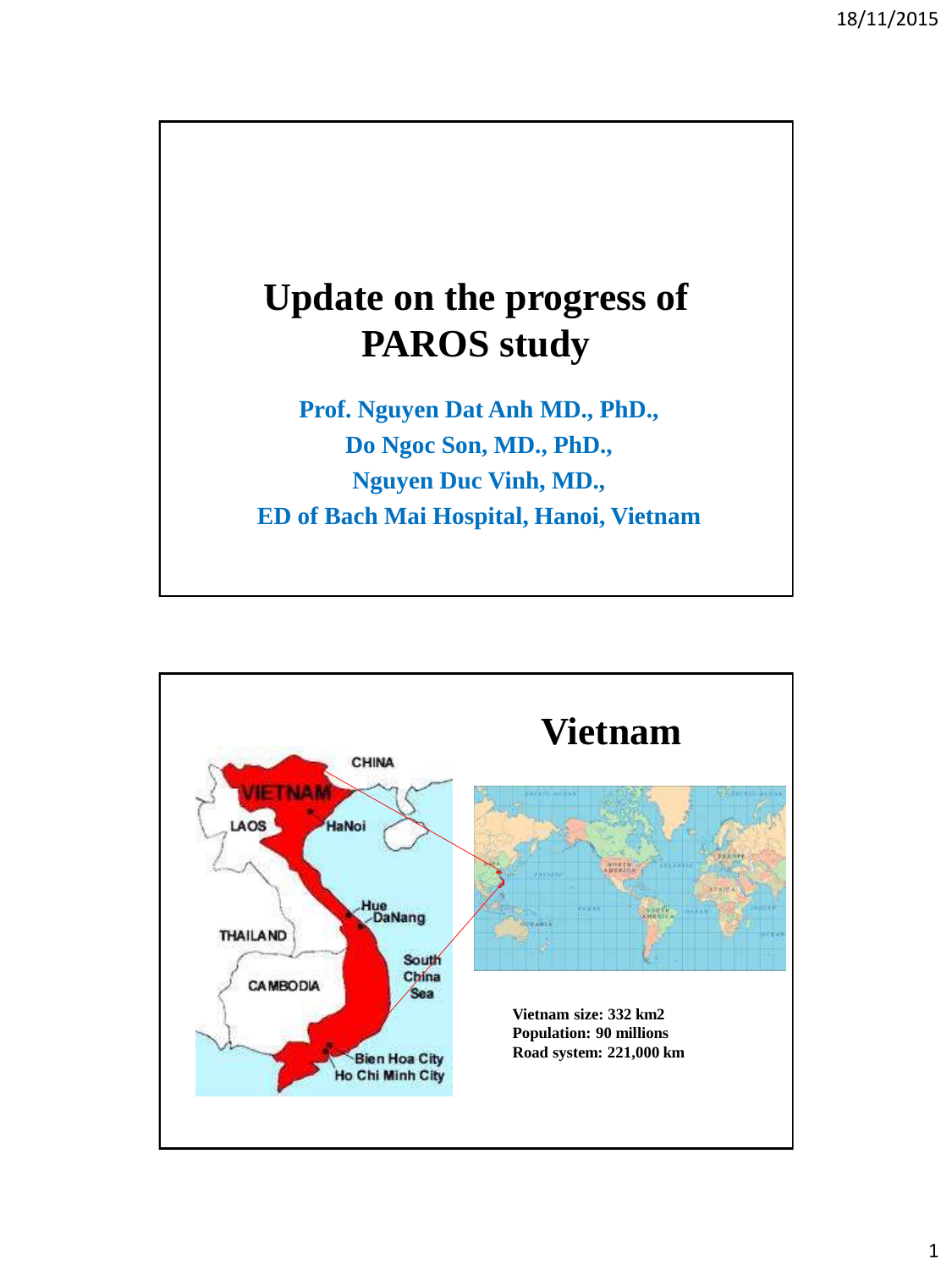#### **Vietnam EMS**

- EMS just modestly meets 20% of demand of emergency service.
- Out of hospital cardiac arrest is a challenge due to slow response and poor community awareness.
- It is estimated that there are approximately 500 calls for cardiac arrest in the big cities.

## **Objectives**

Understanding of the clinical characteristics, how EMS response as well as outcomes of the dispatch response will be very important for strategy to develop and improve the EMS in Vietnam.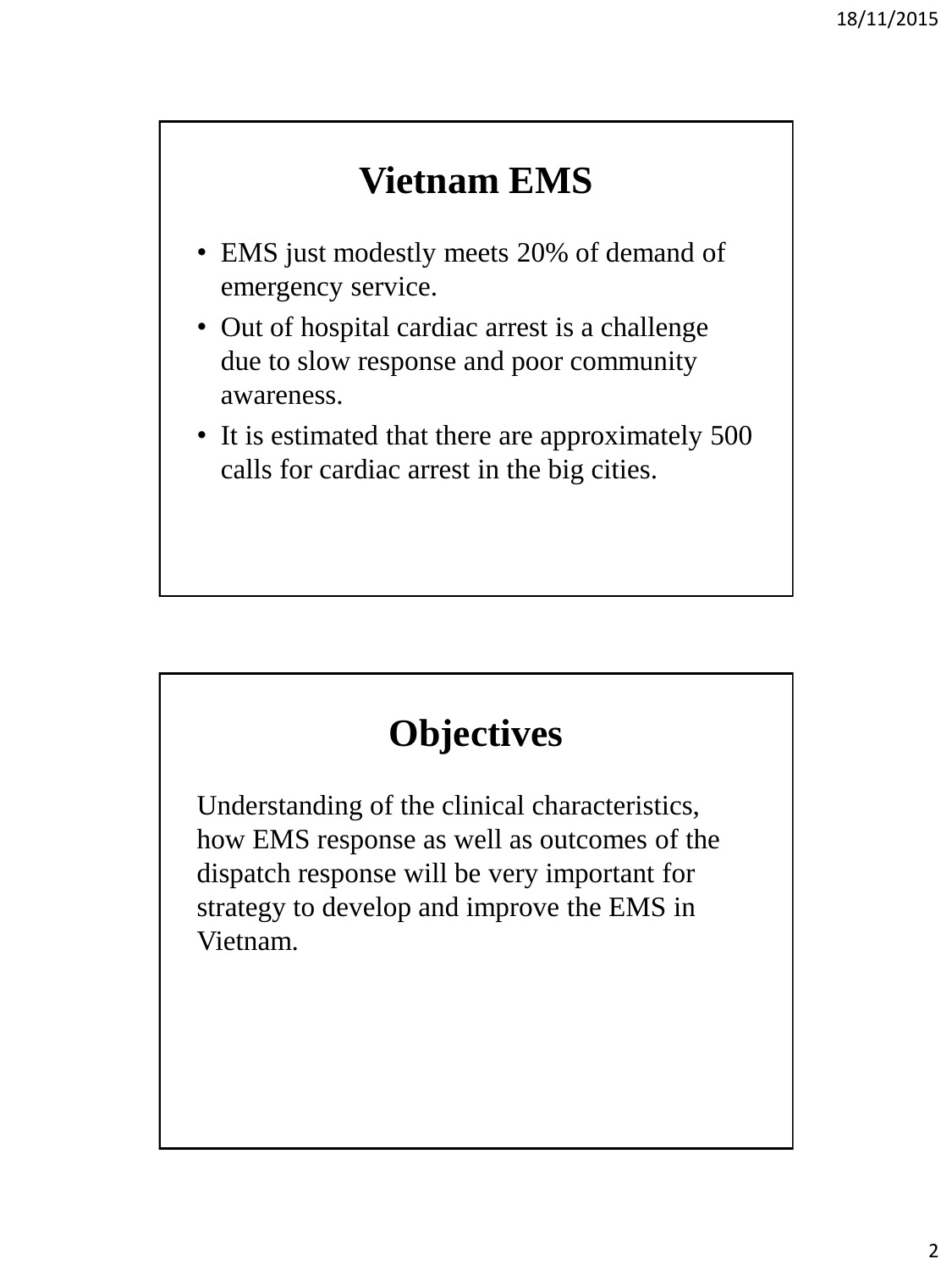# **Method**

- We plan to collect data relating to out of hospital cardiac arrest in one year from three biggest hospitals in Vietnam.
- The estimated number: 250
	- 100 from Bach Mai and Cho Ray Hospital
	- $\checkmark$  50 from Hue Central Hospital.

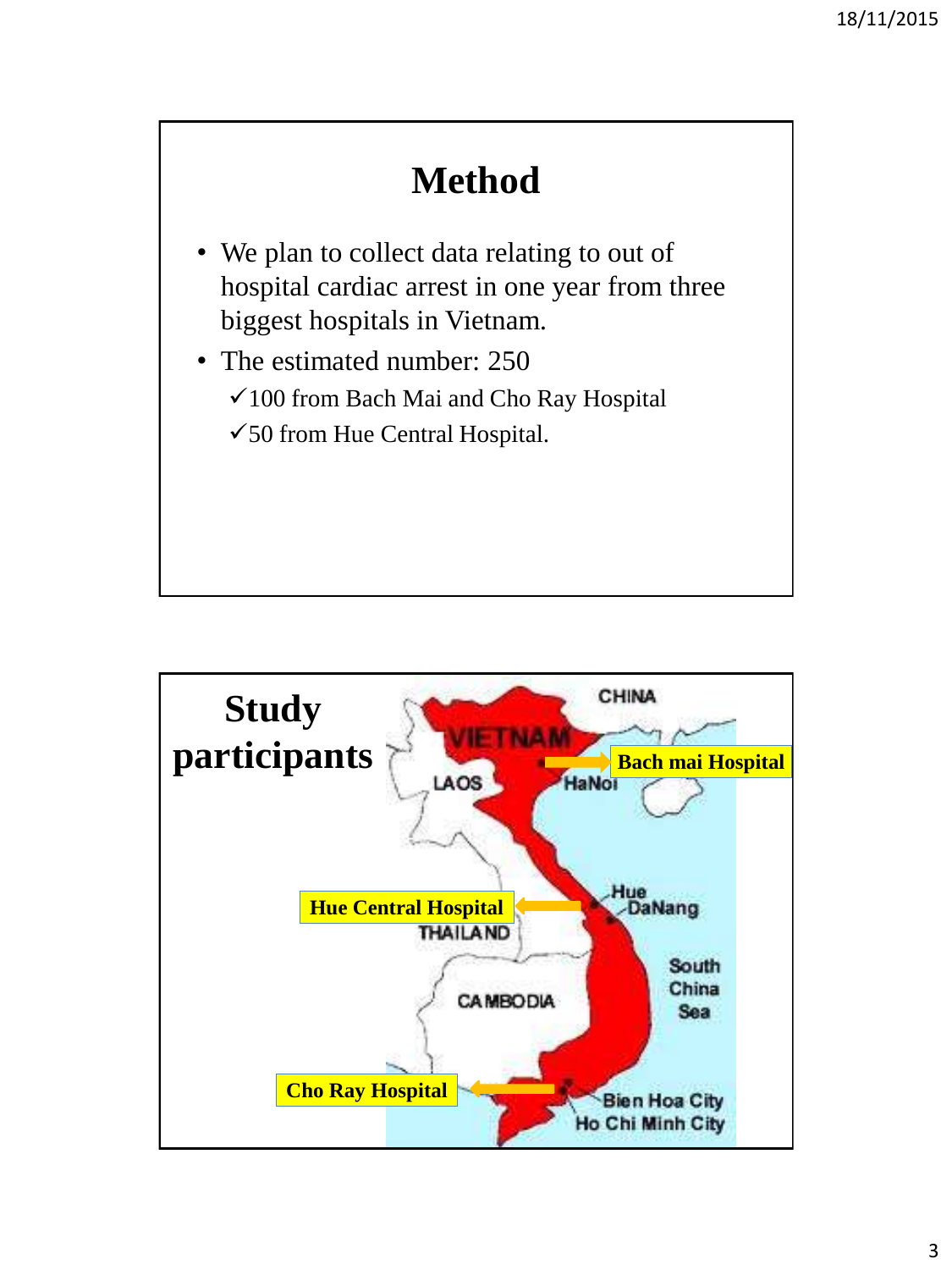

## **Bach mai hospital**

- Established: 1911
- No 1 hospital in Vietnam
- Total number of bed: 2200 (3700 in 2017)
- Total number of inpatient: 10000
- Total number of outpatient: 5000/day
- Emergency patients (medical ED, surgical ER, pediatric ER): 100,000 – 120,000 cases/year